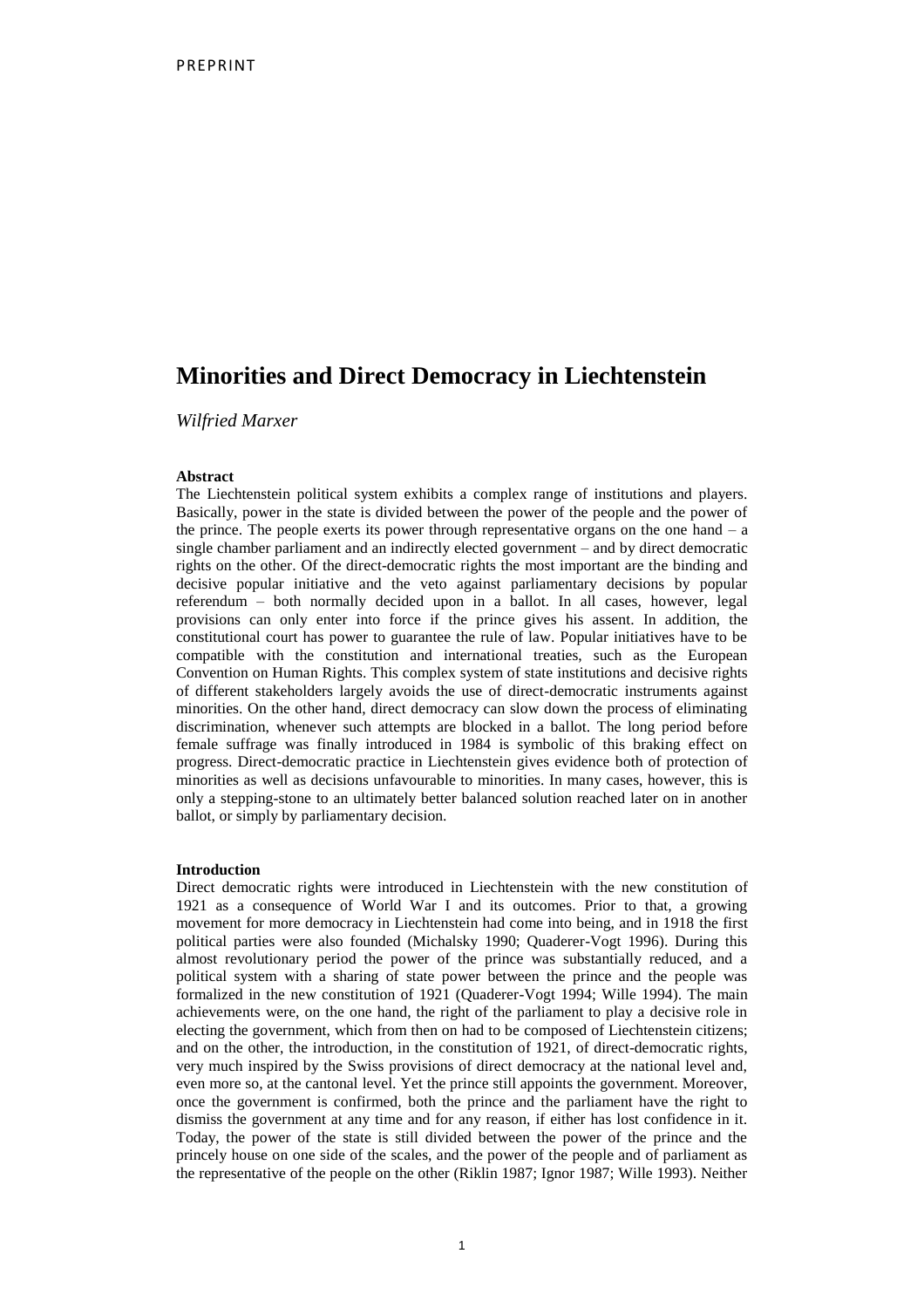1

monarchy nor democracy are fully developed in this dualistic system (Riklin 1987; Ignor 1987; Wille 1993), expressed in Article 2 of the constitution in the formula of a "constitutional, hereditary monarchy on a democratic and parliamentary basis".<sup>1</sup>

From the beginning, the main direct-democratic instruments were the popular initiative and the popular facultative referendum, both leading ultimately to a ballot which is binding on parliament. These instruments will be explained in more detail later. In addition to these power-sharing instruments, the administrative referendum was introduced as a new tool with the 1921 constitution. This entitles the parliament to organize a ballot on its own decisions. The ballot outcome is also binding on the parliament, if it is not merely conceived as a consultative ballot. Finally, the electorate was from then on (1921) allowed to initiate a ballot on the dismissal of the parliament, with new elections to follow thereafter. So far, however, this has never happened.

The direct-democratic rights have never been limited since their introduction. On the contrary, there were several amendments in favour of greater direct democracy. This is the case in relation to the number of signatures necessary for a referendum or for an initiative, which has significantly decreased in relation to the size of the electorate. It also holds for the introduction of a new method of counting the votes if there is more than one proposal on the same issue at the same ballot (the "double-yes" counting system, introduced in 1987). This reform increases the chances of success of competing initiatives. It further holds for the admittance of popular votes on international treaties (in 1992), and, finally, some new instruments were established by a popular vote in 2003, originating from an initiative launched by the princely house. The new instruments of 2003 refer to the election of judges in case of dissent between the regular election bodies, the right of selfdetermination of municipalities, the motion of no-confidence in the prince – addressed to the princely house – and the right to abolish the monarchy by legal means. None of these recently established rights, however, have been used so far. Thanks to this broad spectrum of direct-democratic tools, the Initiative and Referendum Institute Europe (2004) ranking places Liechtenstein in a very high category in respect of direct democracy.

The main decision-promoting and decision-controlling (Uleri, forthcoming) direct democratic instruments remain the popular initiative, the popular referendum, and the administrative referendum, the last of which includes counter-proposals by the parliament to popular initiatives. To date, there have been exactly 100 drafts to decide on in a ballot based on these instruments. Almost half of them were approved at the ballot. Parliamentary drafts in administrative referendums received the highest measure of support (52 percent), whereas only 38 percent of all popular initiatives were approved. This is, however, still a significantly higher approval rate than in Switzerland, where only around 10 percent of popular initiatives gain a majority of the valid votes (Marxer & Pállinger 2007).

<sup>1</sup> For a detailed description of the state organs see Waschkuhn (1994) (not including amendments since publication date); Pállinger (forthcoming).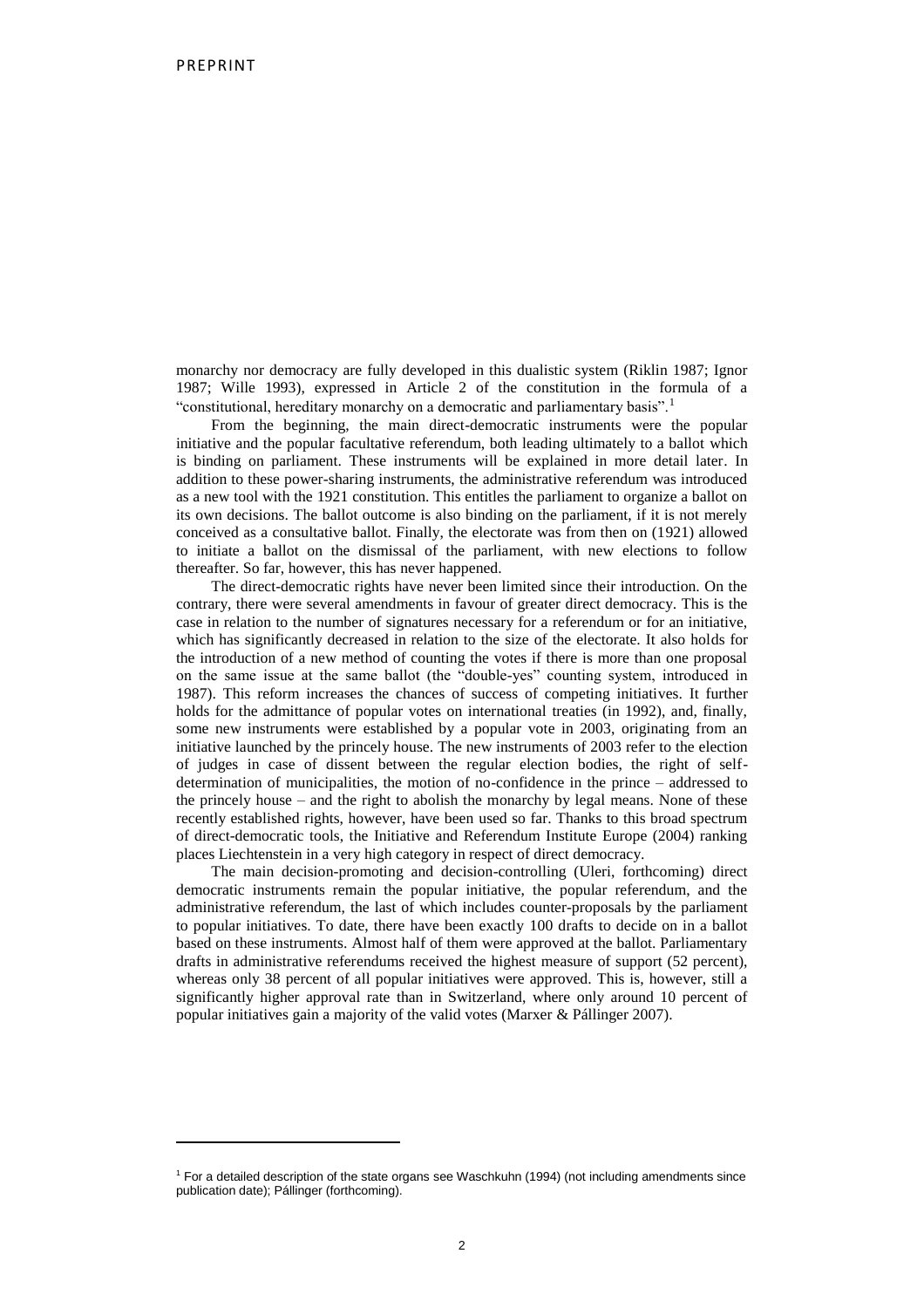$\ddot{\phantom{a}}$ 

|                                  | Popular<br>referendum | Popular initiative Administrative | referendum | Total |
|----------------------------------|-----------------------|-----------------------------------|------------|-------|
| Total                            | 24                    | 34                                | 42         | 100   |
| Draft approved at ballot         | 10                    |                                   | 22         | 45    |
| Percentage approved at<br>ballot | 42 %                  | 38 %                              | 52 %       | 45 %  |

*Table 1: Number and success rate of different sources of popular votes*

The relatively small number of popular initiatives and their relatively high approval rate – again compared to Switzerland – demonstrates the character of initiatives as a kind of safety valve (Marxer & Pállinger 2009) in relation to the established decision-making system in Liechtenstein. Popular initiatives are not regularly launched, but once there is enough motivation to undertake such an effort, there is a reasonable chance of being successful in the end. This coincides with the experience with popular referendums. Again, this instrument is not used frequently, but once it is triggered, only 42 percent of the parliamentary proposals are supported by the voters, whereas 58 percent are rejected, giving them the appearance of an emergency brake (ibid. 2009). This again contrasts with the Swiss data concerning optional referendums against parliamentary decisions: in Switzerland, a high majority of parliamentary drafts are supported by the electorate – rising non-linearly from about 50 to about 80 percent over recent decades. To sum up, in Switzerland the direct-democratic procedures are omnipresent, but rarely directly successful, whereas in Liechtenstein they are rarely used, but more often successful at the first stage.

All in all, the Liechtenstein political system – in terms of veto players (Tsebelis 2002) – has strong protective traits. It is not simply about the parliament deciding on new legal provisions. First, and in line with the basically parliamentarian style<sup>2</sup> of its system of representation (Steffani 1979), there is a close connection between parliament and government. Besides the indirect promoting and controlling relationship between government and parliament, there are direct-democratic rights that may hinder parliament in deciding issues which are not grounded deeply enough in public opinion, or that are heavily opposed by relevant stakeholders. Finally, the prince, through his right to sign legal provisions, can completely block new regulations and developments. If there is ultimately a consensus of all these veto-players on legal provisions, there may still be opposition from the constitutional court in the event of an appeal. The considerations of the court mainly refer to conflicts with the constitution or with international treaties, such as the European Convention on Human Rights. Thus a very complex system of (veto-)players has emerged in Liechtenstein. This guarantees for the most part that there may not be legal amendments

<sup>&</sup>lt;sup>2</sup> Regarding the typology of parliamentary systems vs. presidential systems, one should add that through the formative role of the prince, in fact, the limits of the parliamentary type are somewhat exceeded. Rather one should speak of a semi-presidential system, varying between the presidentialparliamentary type and the premier-presidential type (Shugart & Carey 1992; Croissant 2002, 139) – depending on whether the prince interprets his role in the political system more or less actively. From this point of view, the prince is rather to be compared to a powerful elected president than to a more symbolic monarch as in many other European countries.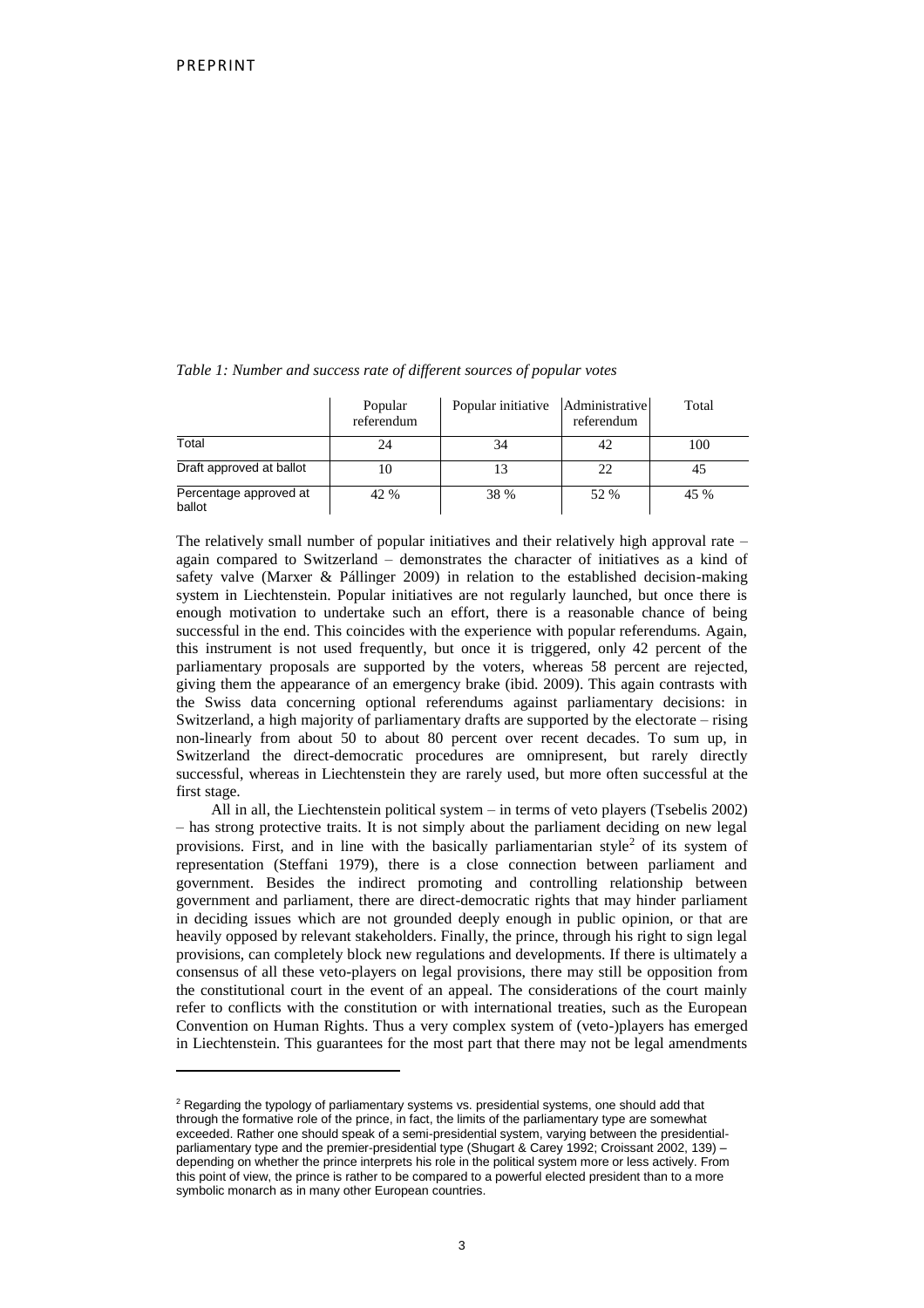which discriminate against minorities. On the other hand, the blocking potential of vetoplayers, among them the electorate (by means of a popular vote), can be an obstacle when there are legal attempts to reduce discrimination against minorities.

# **Direct-democratic instruments**

1

Before we move on to analyze the experiences of Liechtenstein direct democracy with respect to minorities, we want to describe in greater detail the different direct-democratic tools and the system of checks and balances. As mentioned earlier, the main directdemocratic tools are basically the popular initiative, the facultative referendum, and the administrative referendum.

The popular initiative can be launched either by citizens or by municipalities; it can be either formulated or non-formulated; and it can aim at introducing, altering, or abolishing ordinary laws or the constitution in whole or in part.<sup>3</sup> This tool is thus a strongly active, offensive instrument in the hands of the citizens. All initiatives that have so far led to a ballot have been launched as citizens' initiatives, none as an initiative by the municipalities. And of these there was only one initiative which was non-formulated. All the others were formulated initiatives, i.e. initiatives with an exactly worded proposal, concerning either ordinary law or the constitution. There are many rules that have to be considered when launching an initiative. Just to mention the main aspects here, there are rules on the registration procedure, on the number of required signatures, on the related debates in parliament, on the ballot, and on formal requirements after the ballot before a legislative act can enter into force.

A popular initiative first has to be registered with the administration. It is then checked both as to form and content. This means that in a first step the government checks whether the formal requirements have been met, among which are the legitimacy of the promoters (they must be citizens with the right to vote) and the clarity of the proposal. An initiative proposal covering multiple issues is not allowed, since it must be clear and beyond dispute what the voters are being asked to approve or reject. The second step is taken by parliament. The main focus here is on whether a proposal is compatible with the constitution and international treaties. The collection of signatures can only begin after a successful pre-check, the admittance of the draft by parliament, and the subsequent public announcement. There are formal rules to consider when collecting the signatures, such as using separate forms for each municipality. Collection can, however, be carried out anywhere, not in specifically designated public offices. The validated signatures must be handed over in time to the administration, and the proposal will then be passed to the parliament. The time period for collecting signatures is 90 days, while the number of signatures required is either 1,'000 or 1,500, depending on whether the proposal concerns ordinary law or the constitution – this equates to about 6 and 9 percent of the electorate. Although this might seem to be a rather high hurdle, the collection of the necessary signatures is in fact not too difficult if the issue is of some importance and there is sufficient motivation among the promoters – in many cases political parties or committees.

<sup>&</sup>lt;sup>3</sup> See in more detail Marxer (forthcoming). For earlier descriptions (not reflecting amendments since publication date) cf.: Ritter 1990; Batliner 1993.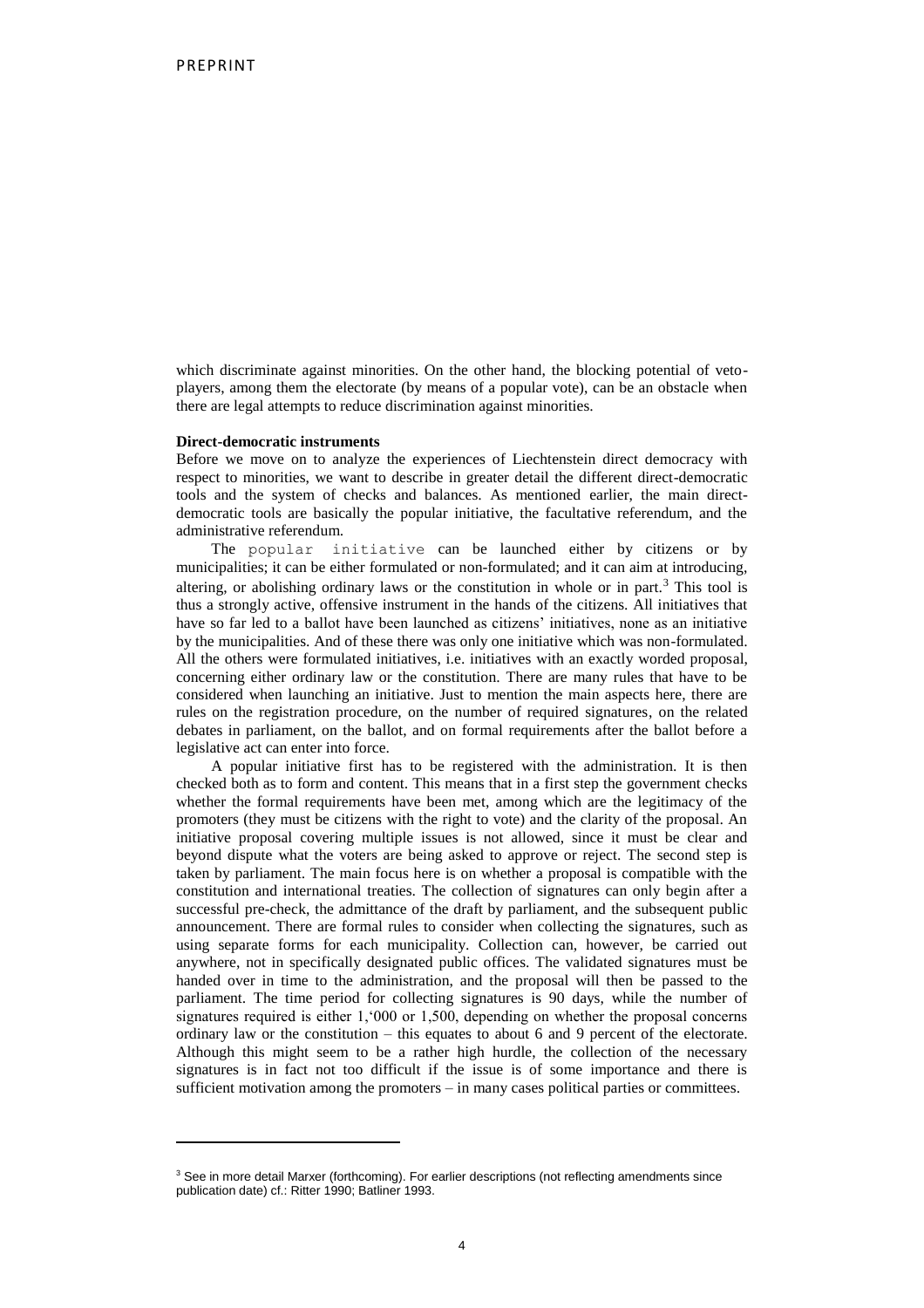At this point there are three different ways in which the initiative can be continued: either parliament rejects the proposal and a ballot must take place; or parliament adopts the proposal and, in addition, arranges a ballot; or it adopts the proposal without a subsequent ballot, which opens the door to a facultative referendum against the draft, which has now formally mutated into a parliamentary decision. In most cases, initiative proposals are rejected by parliament and therefore go to mandatory ballot. At this stage, parliament can decide on a counter-proposal, in which case both the initiative proposal and the counterproposal are then decided upon in the same ballot, according to a specific voting system for more than one draft (the "double yes rule"). The precisely worded draft of a formulated popular initiative may not be changed at any stage, neither by the promoters, nor by parliament or any other body. The promoters, however, are free to add a withdrawal clause to the initiative, which allows them to halt the initiative procedure immediately, but only until the moment when the ballot date is fixed. This has never happened so far in Liechtenstein, but it would be a reasonable course of action if, for instance, a counterproposal put forward by parliament seemed to be a better solution to a problem than the original initiative proposal.

If, in the end, there is majority support for one or other of the drafts, the prince must still give his signature to the provision before it can enter into force. During the whole initiative process, promoters, citizens, and other stakeholders are allowed to make appeals to the constitutional court. Even when a legal provision is in force, there are still different ways for individuals and groups to appeal to the constitutional court. The court can intervene by this means in the initiative and referendum procedures, provided that there has been an appeal. The court can even nullify a ballot in an extreme case, or suspend an already valid legal provision if it is in conflict with the constitution or international treaties.

Clearly, then, there exists a tight system comprising a pre-check, veto-players, possible influence by a parliamentary counter-proposal, and legal appeals on already established law or in respect of amendments introduced by a popular vote. Thus, in relation to minority rights, there are strong institutional barriers against the direct-democratic introduction of legal provisions that might possibly discriminate against minorities. If, nonetheless, the internal defence against discrimination by a popular initiative should prove to be too weak, there is still an external line of defence: the European Convention on Human Rights and several other international treaties, EU recommendations and the like, have about the same legal power in relation to human rights as the Liechtenstein constitution.

The non-formulated popular initiative differs in several ways from a formulated one. Basically, it is not an exactly worded draft, but a general proposal. Some of the rules are the same as for formulated popular initiatives - such as the rules of registration, formal and material criteria for initiatives, mandatory admittance by parliament, public announcement, and the method of collecting signatures. The main procedural difference lies with the debate in parliament after the successful collection of signatures. Parliament can reject the non-formulated initiative without any further consequences. It can, secondly, adopt the general goal of the initiative and subsequently elaborate and adopt legal provisions in order to implement the general proposal. Thirdly, parliament can organize a popular vote on the non-formulated initiative. If the proposal is supported in a ballot, the parliament is then obliged to implement the result of the popular vote through adequate legal provisions.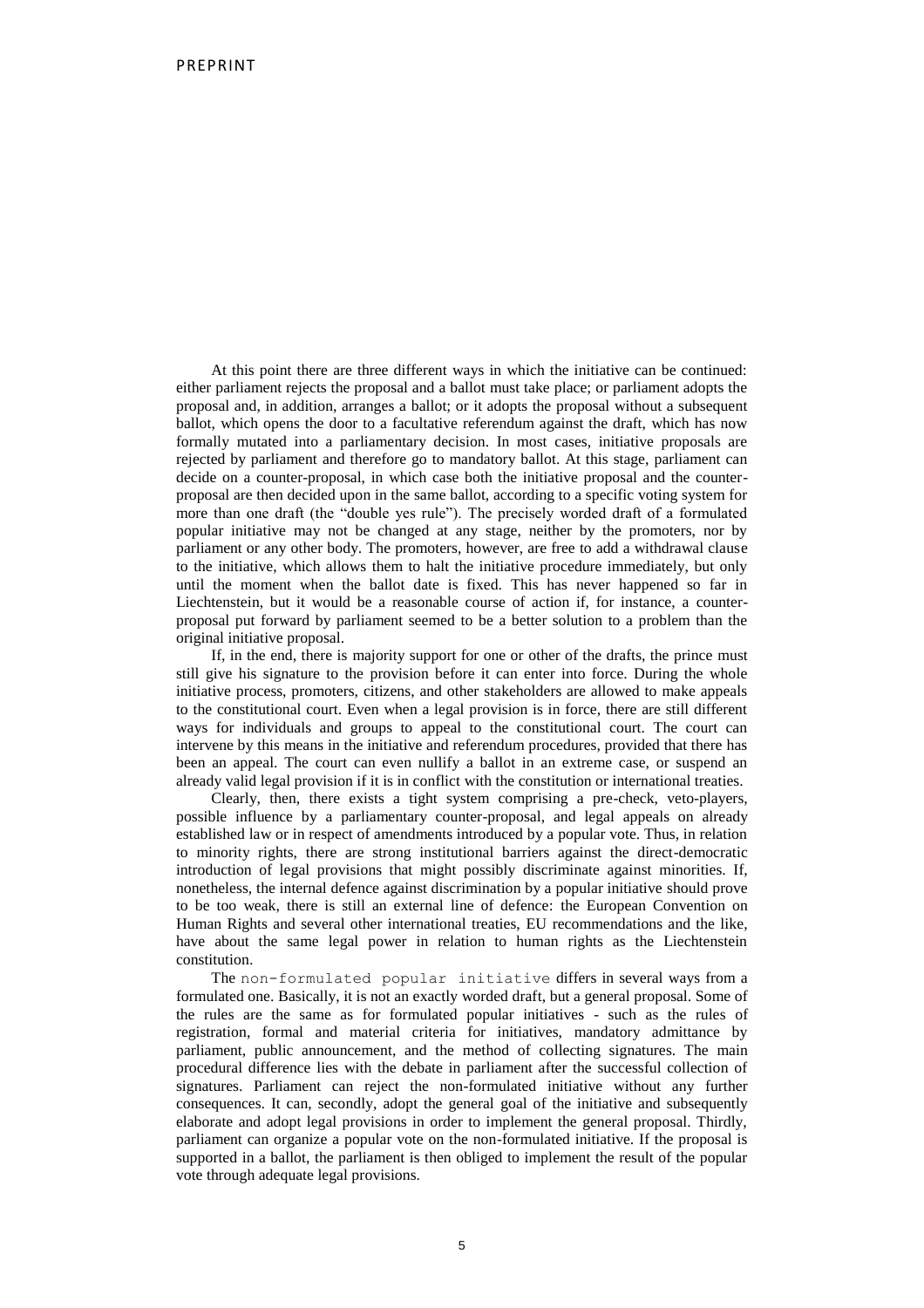The second direct-democratic tool wielded by active citizens is the facultative referendum against decisions taken by parliament. The legal rules for the referendum allow citizens to oppose decisions on laws and constitutional amendments, as well as decisions on international treaties, or financial decisions if they exceed a defined threshold of expenditure. The referendum instrument is thus a clearly defensive and rejective tool. In principle, citizens have the legal right to exercise a potentially wide-ranging veto on parliamentary decisions to, although in practice only a few referendums have been triggered by the electorate. All parliamentary decisions open to referendum are publicly announced in the newspapers. The collection of signatures for a referendum can start without registration. Depending on whether it concerns ordinary law or financial decisions on the one hand, or constitutional law or international treaties on the other, either 1,000 or 1,500 validated signatures are needed for a referendum. The time period for collecting signatures is limited to 30 days. If a referendum has been successfully triggered, a mandatory ballot on the issue follows. If the popular vote supports the parliamentary draft on a legal or constitutional provision, it is again necessary that the Prince signs the legal provision.

The third important instrument leading to a ballot is the administrative referendum. This is not a tool in the hand of the citizens, since it is triggered by parliament. In the context of the Liechtenstein political system, however, the administrative referendum is not totally under control of parliament, because the citizens themselves are free to launch a popular referendum against a parliamentary decision. As a result, in many cases the administrative referendum is therefore not much more than a short-cut, because the members of parliament in the relevant cases would expect a referendum anyway. Once a ballot is in sight, there is not much difference between a referendum triggered by citizens and an administrative referendum. In both cases there is a preceding parliamentary decision on a legal provision, an international treaty, or a financial expenditure. The question remains the same: should the parliamentary draft be supported or rejected by the electorate.

Four principal referendum effects can be distinguished: a parliamentary draft can either be adopted in a ballot, or rejected; and the draft can either be in favour of or against minorities. Ballots that reject an anti-minority proposal or approve a pro-minority proposal are in favour of minorities, whereas ballots that adopt anti-minority proposals or reject prominority proposals have negative effects for minorities. As we will see, no explicitly antiminority proposals have been presented for decision by the people in a popular vote. Thus both facultative and administrative referendums on minority rights have so far only dealt with issues promoting minority rights, none of them were against minorities. We shall have to identify whether the electorate tends to support these proposals or rather block them.

#### **Minority issues in practice**

In this chapter, the topics of popular votes concerning minorities will be categorized into three groups: political system issues, gender issues, and other issues. The time period from 1921 to 2010 is covered, yet not all drafts treated in this article are typical minority issues. Within each category we will specify when the ballot took place, whether it was triggered by a popular initiative, a popular referendum, or an administrative referendum, what the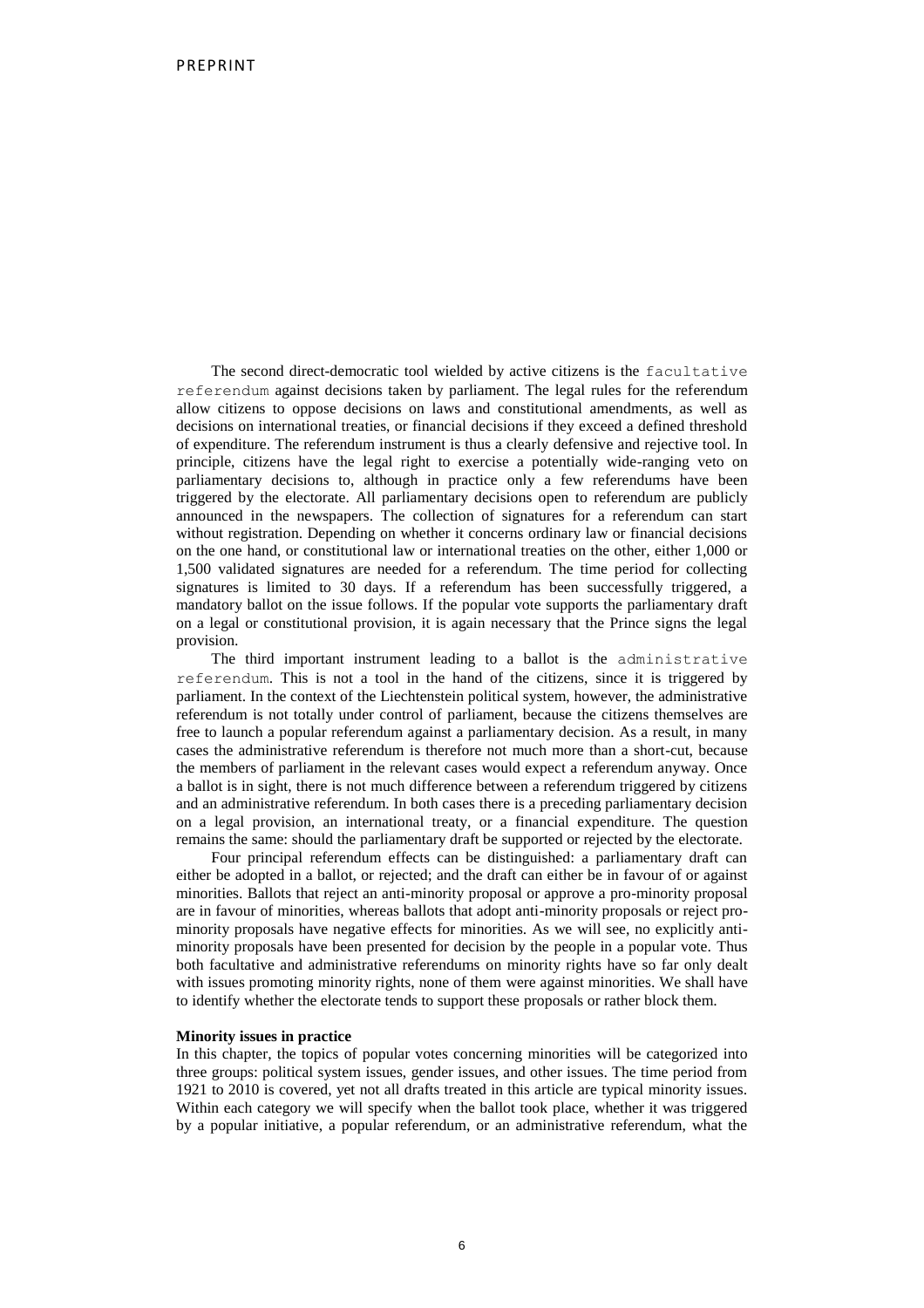issue was about, how strong the overall party support<sup>4</sup> for a proposal was, how high the approval level – i.e. the percentage of 'yes' votes – was, and whether it was a result in favour of or against minorities.

Out of all 100 popular votes in Liechtenstein we identify 19 votes with minority aspects in one form or another. It is not always obvious, of course, whether a ballot deals directly or indirectly with minorities. It is evident in some cases, such as popular votes on a proportional election system, since this increases the opportunity of minor parties to win seats in parliament and reduces the hegemony of leading parties. It is also obvious when we consider ballots on female suffrage, on gender equality, or on the rights of foreigners – although in the case of women's right to vote, women are actually in the majority in society. But can we still speak of minorities when we look at ballots dealing with hunting or fishing? Shall we classify hunters and fishers as minorities? From this point of view, we could identify some hidden aspects of minorities and majorities in almost every draft; if not hunters and fishers, then maybe music-lovers, car-drivers, parents or teachers, environmentalists, dog-owners, public employees, businessmen, and so on, depending on the issue. In this article, we focus on popular votes with somewhat evident minority aspects – without referring to an elaborated and clear-cut definition of what constitutes a minority.

#### **Political system issues**

 $\ddot{\phantom{a}}$ 

Questions about the political system were on the direct-democratic agenda pretty soon after its introduction, whilst the use of these instruments was rather modest. There were fierce and ongoing disputes about the electoral system between the two leading parties under an electoral system which, after World War I, was of a simple majoritarian type. As a result, parliamentary seats were distributed extremely disproportionately. During several terms of office, one party gained all the mandates in one of the two constituencies, whereas the other party won all the mandates in the other constituency. In the early 1930s, it even happened for a short period of time that only one party was represented in parliament, although both parties had an estimated level of support of at least 40 percent of the electorate.

The electoral system, therefore, was at the top of the internal political agenda for a long period of time. It was not always the same party that favoured a radical change of the electoral system towards a proportional system instead of a majoritarian one. In fact, it was always the minor of the two dominant parties which supported this idea. The issue was not only on the direct-democratic agenda, it was also an important issue in parliamentary debates and in the newspapers – two party newspapers,, still to this day affiliated with the two main parties (Marxer 2004; Marcinkowski & Marxer 2006). When it came to initiatives and ballots on this smoldering conflict, the topic was of course controversial between the two parties. The main party at any time always urged a rejection of the proposal in the ballot via its newspaper and other campaigning tools. It seems that the party identifiers – and indeed most of the electorate consisted of identifiers – more or less followed their respective elite recommendation and rejected the initiative proposal. Nevertheless, a proportional electoral system was introduced in 1938 – by parliamentary decision alone, without a popular vote. The background to this important step was the

<sup>4</sup> Introduction to the Liechtenstein party system: Marxer (2006).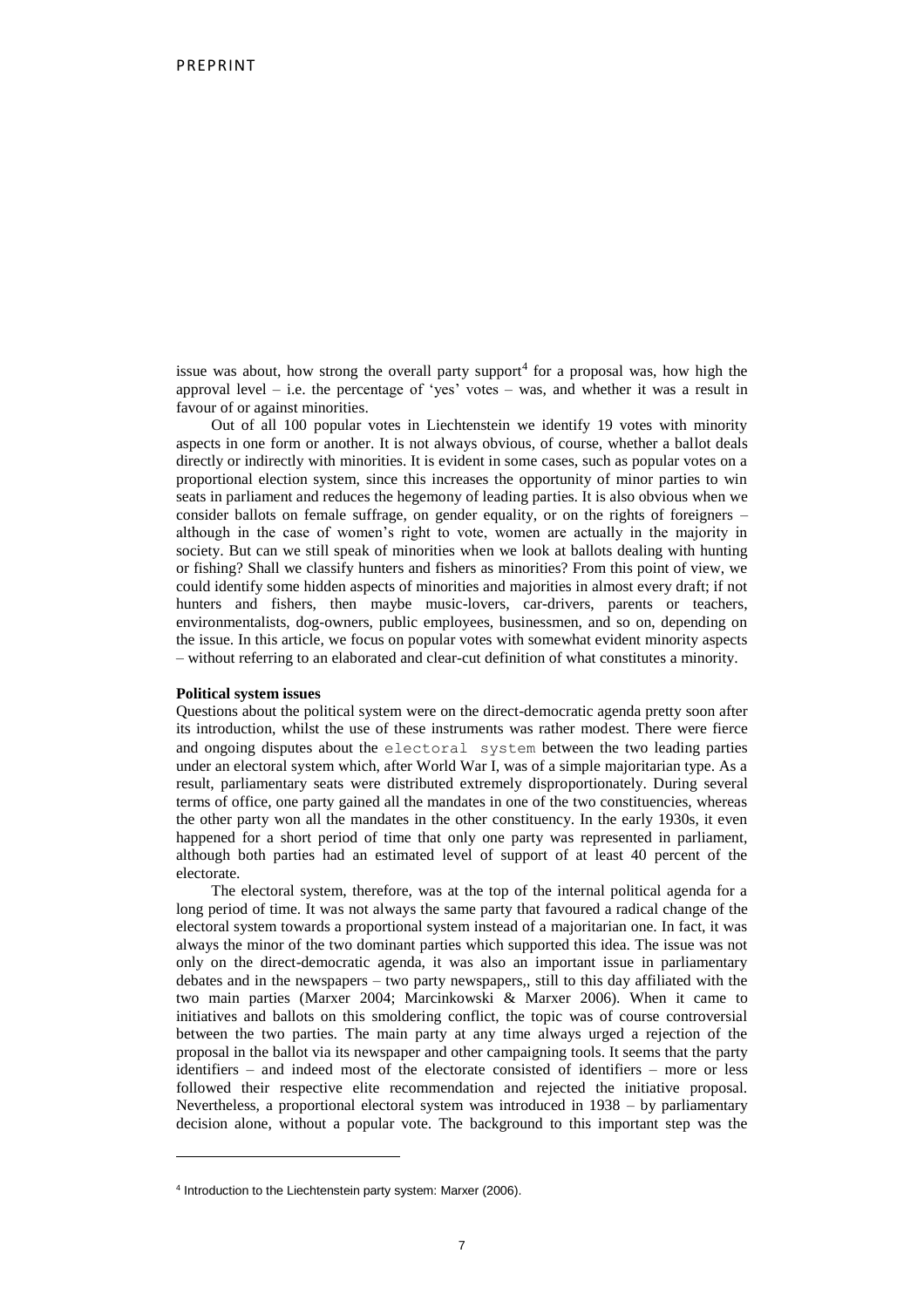$\ddot{\phantom{a}}$ 

threat from national-socialist Germany, which in the 1938 *Anschluss* had made the Austrian border its own. The political elite tried to calm the internal struggle, not least under the auspices of the ruling prince. The idea of proportionality was then not only implemented by a revision of the election law; it was further enriched with proportional representation of the two competing parties at all stages, be it by coalition government, or by taking into account the supporters of both parties in employment in public administration or in contracts for public works, for instance. There was neither a popular referendum against the new electoral law, decided by parliament, nor was there an administrative referendum. The political elite had decided autonomously, and since the party identification of the electorate was tight enough, there was no longer any strong opposition to the new electoral rules.

Another issue for the direct-democratic process was the threshold at parliamentary elections. Along with the above-mentioned new electoral system, a threshold of 18 percent was introduced. Only parties which were supported by more than 18 percent of the electorate in total were admitted to parliament. This very rigid measure aimed at keeping any national-socialist movement or party out of parliament – successfully, one may add. In the 1960s, the constitutional court nullified this regulation. The two leading parties then wanted to introduce a new threshold of 8 percent, but the first attempt failed. The question of a threshold was only one minor issue among others in an administrative referendum. The major issue at that ballot proposal was a proposed increase in parliamentary seats, which was rejected by a majority of the voters. In a second step, the threshold issue was once again brought to a popular vote by parliament, this time separated from a second proposal at the same ballot concerning another amendment to electoral law. The voters followed the elite recommendation of the two parties with a high approval rate of almost 70 percent. In 1992, a newly formed minor party with no seats in parliament at that time tried to abolish the 8-percent threshold by means of a popular initiative. The two leading parties were strongly opposed to the initiative proposal and it was ultimately rejected at the ballot. Slightly more than 30 percent voted in favour of the proposal.

In 1989, a popular initiative was launched by one of the leading parties, proposing the right of a 25-percent minority in parliament to install an investigation commission. It passed the ballot successfully, although the major party recommended rejection of the draft. Significantly, at the same ballot, a popular initiative proposal by the competing party had to be voted upon, this one proposing a more rigid control of the judicial administration. The background to both initiatives was scandalous recent occurrences at the constitutional court. The second initiative was also successful. It seems that a majority of the electorate in both cases voted in favour of a stronger control of institutions of the political system, ignoring the party recommendations.

Finally, a substantial revision of the constitution, initiated by the princely house with the help of a popular initiative, was accepted in a ballot in 2003. Minority rights, however, were hardly affected. Most of the new rules focused on the competences of, and the relationship between, different state organs.<sup>5</sup> The draft was supported by the governing

<sup>5</sup> There was a new provision on the right of self-determination of the municipalities that can be seen as a rule aimed at protecting territorial minorities. Another issue was the formal integration of the family statute of the princely house [*Hausgesetz*] into the constitution. Here one can criticize the lack of gender equality, since only men are allowed to vote and decide within the princely house. Through the popular vote, this rule is now indirectly supported by the constitution. But the public campaign before the ballot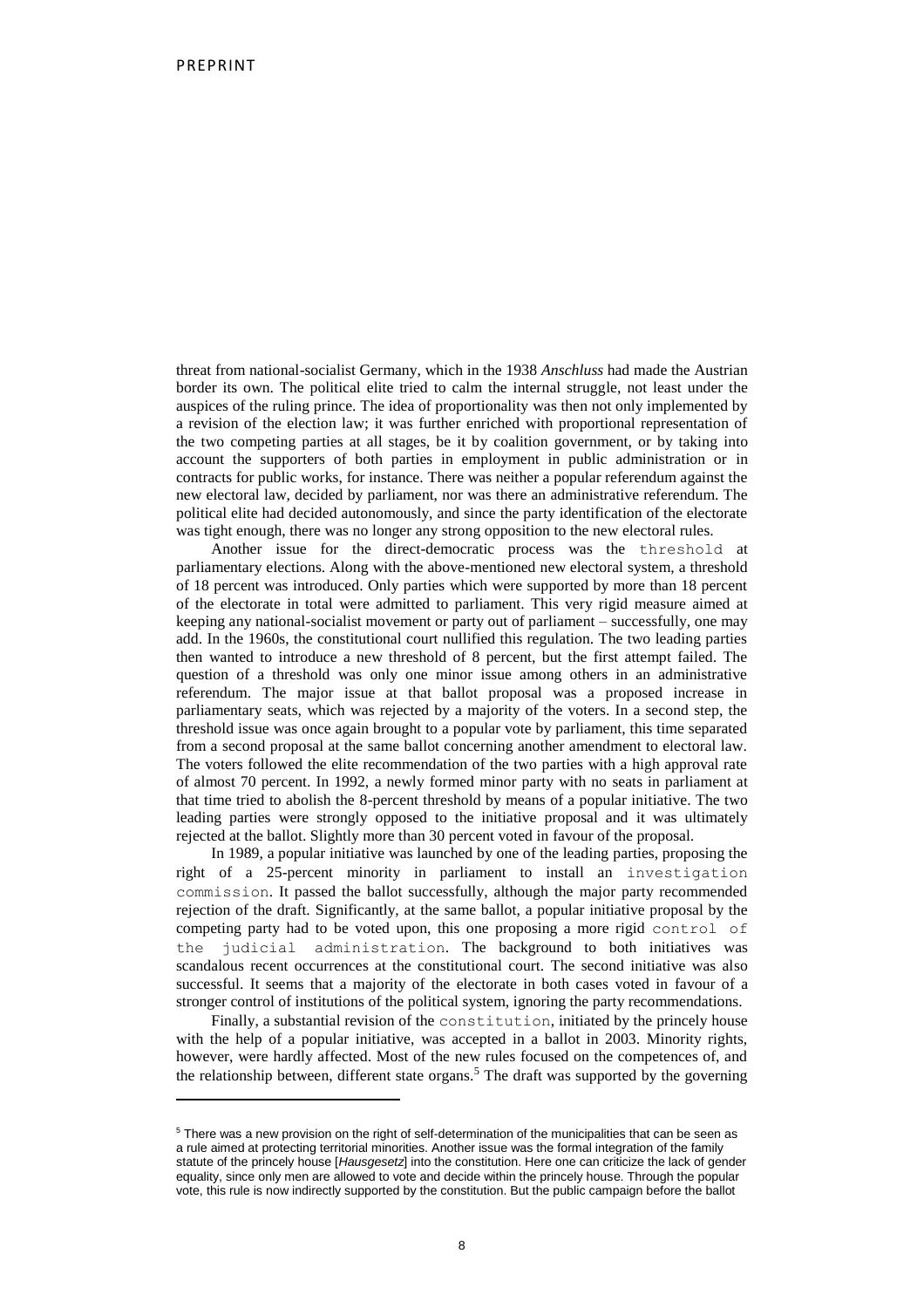party, rejected by the two opposition parties, but strongly promoted by the princely house, of course. In our context, the result of the ballot – approval by two-thirds of the voters – should not be interpreted as a verdict on minority rights, since this was only a minor sideissue.

There are some aspects to be highlighted in this section on issues of the political system. If direct-democratic instruments are used at all, this is mainly done through popular initiatives. There are, in addition, some administrative referendums, but actually no popular referendums at all. The relatively strong impact of popular initiatives results from the fact that in the relevant cases there was no prospect of the parliamentary majority required to pass a legislative provision being secured. This holds both for an opposition party without parliament seats as well as for a minor party in parliament. Moreover, if a constitutional amendment is envisaged, a qualified majority is necessary. Therefore, even the major party in parliament – or the prince with insufficient support in parliament – have to choose the direct-democratic way as a substitute. The history of popular votes on political system issues also shows that this can be a means of keeping an issue at the top of the agenda. Although the promoters of initiatives obviously hope to be successful in their attempts, it may happen that the success only comes in a second or third step, not even necessarily through another popular vote, but perhaps by a simple parliamentary decision. Thus, directdemocratic activities can highlight top-level agenda issues by means of top-level institutional tools. At the first stage, however, direct-democratic decisions on political system issues do not appear to favour minorities strongly – in this section, "minorities" are political and party minorities. The parties – and this is another general finding in this section – have a significant influence on political system issues, promoted by directdemocratic means. They are in most cases the promoters of initiatives, and they are of course the key players in administrative referendums. For the parties, decisions on issues of the political system are not only relevant to the distribution of power, but also a question of prestige. That is the reason why party recommendations in this category of ballots usually have a high response in the electorate – though not always.

| Year | Type           | <b>Issue</b>                                  | <b>Promoters</b>            | Party support Yes Votes   Decision in<br>$(\%$ p-votes) | (% )   | favour of<br>"minorities":<br>Yes / No |
|------|----------------|-----------------------------------------------|-----------------------------|---------------------------------------------------------|--------|----------------------------------------|
| 1930 | Pop.Initiative | Proportional<br>electoral law                 | Minor party                 | $-7.2$                                                  | 39.3   | No                                     |
| 1935 | Pop.Initiative | Proportional<br>electoral law                 | Minor parties               | $-18.4$                                                 | 47.3   | N <sub>0</sub>                         |
| 1972 | Adm.Ref.       | Threshold in<br>electoral law<br>(inter alia) | Parliament<br>(all parties) | $+98.4$                                                 | [48.7] | [minor point]                          |

*Table 2: Popular votes on political system issues (1921-2010)*

focused strongly on other topics, such as the dismissal of government, the right to abolish the monarchy, the procedure for electing judges, the prince's veto right, the competences of the constitutional court, and the competences in the event of the declaration of a state of emergency (Marcinkowski & Marxer 2010).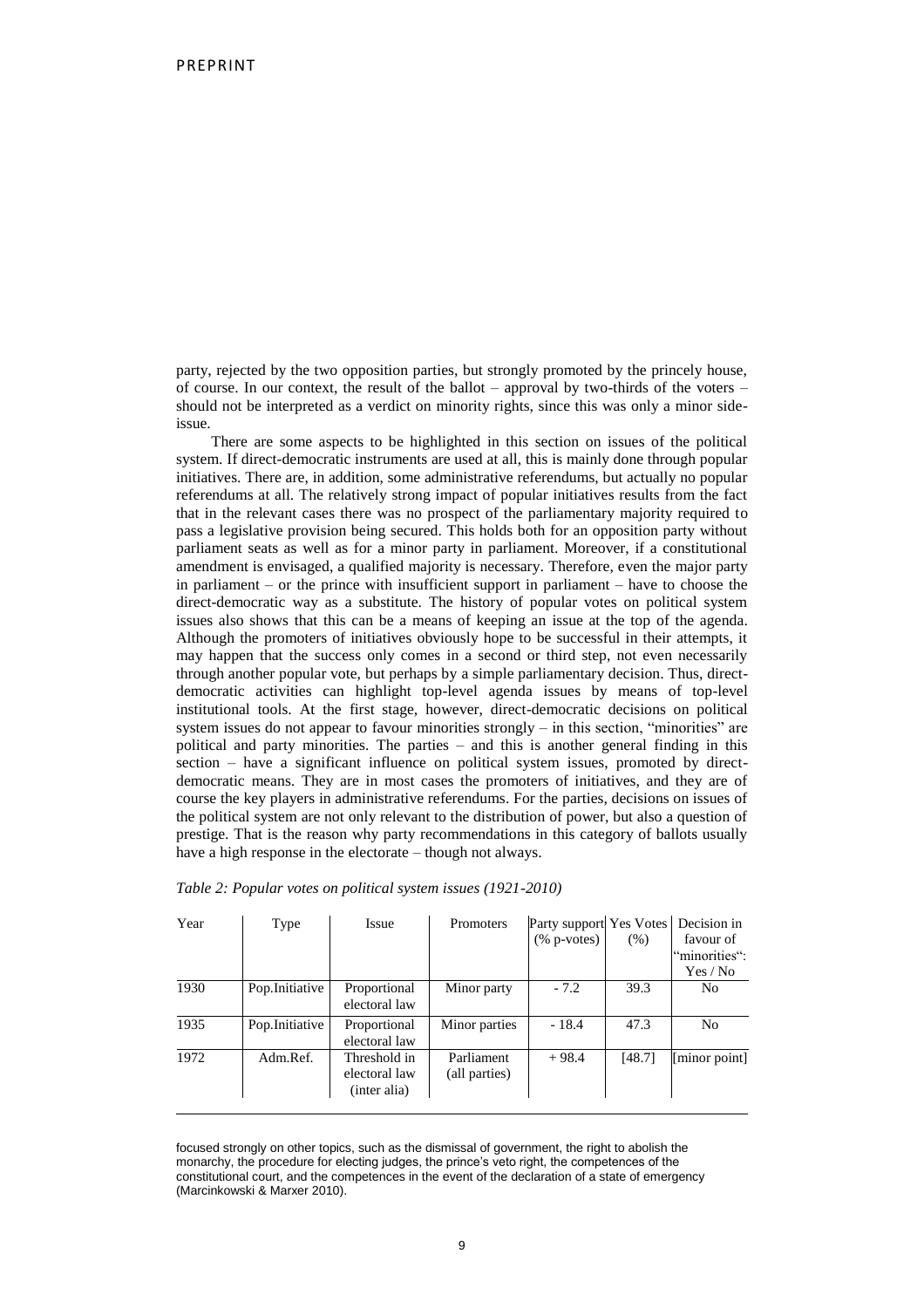| 1973 | Adm.Ref.       | Pro threshold in<br>electoral law                    | Parliament<br>(all parties) | $+98.4$ | 67.9   | No            |
|------|----------------|------------------------------------------------------|-----------------------------|---------|--------|---------------|
| 1989 | Pop.Initiative | Parliamentary<br>investigation<br>commission         | Minor party                 | $-5.0$  | 58.8   | Yes           |
| 1992 |                | Pop. Initiative Contra threshold<br>in electoral law | Small party                 | $-81.7$ | 32.3   | No            |
| 2003 | Pop.Initiative | Revision of the<br>constitution                      | Princely house              | $-0.21$ | [64.3] | [minor point] |

### **Gender issues**

Gender issues entered the stage of direct-democratic contest rather late. Unlike the political system issues dealt with in the foregoing section, gender issues were promoted and forwarded to a popular decision mostly by parliament. The main topic over a period of 16 years was the heavily disputed introduction of female suffrage. It started with a consultative vote in 1968, continued with two rejected parliamentary proposals in 1971 and 1973 – when a majority of the (male) voters refused to introduce women's right to vote –, and ended with approval in a ballot in 1984. The political elite, including all parties, favoured female suffrage, not least after neighboring Switzerland had introduced women's right to vote in 1971. But parliament did not dare to decide on female suffrage on its own. Instead, it forwarded its approving decisions on the introduction of female suffrage repeatedly to a ballot. No doubt this resulted in the country and the inhabitants of Liechtenstein gaining a somewhat "hillbilly" image, and when Liechtenstein became a member of the Council of Europe in 1978, the absence of women's right to vote was a severe problem, to be solved rather sooner than later. But for the existence of directdemocratic rights, the problem would have been resolved already in the early 1970s. Despite the hillbilly criticism, on the other hand, there were some substantial reasons for the rejection of female suffrage at that time, felt by many voters. One of the main criticisms was the fact that foreign women who had married a Liechtenstein citizen would have been allowed to vote, whereas Liechtenstein women who married a foreigner lost their Liechtenstein nationality – and consequently would not have been allowed to vote. This was felt to be unjust, and the political system was therefore invited to develop solutions to this lasting problem – along with some other similar problems – before starting a new attempt to introduce women's right to vote. Accordingly, some preparatory and accompanying legal steps were undertaken by parliament in order to influence political attitudes on gender issues positively. In the end, female suffrage was introduced in 1984 by a popular vote – although still with a marginal majority of 51.3 percent of the valid votes.

In 1985, a committee started an initiative on gender equality. The initiative was promoted mainly by women and their organizations, but it was also supported by progressive male citizens. There was no official party support by the two main parties, but individual members of both parties supported the initiative. The parliament, however, adopted a counter-proposal to the initiative draft with a majority of seats. At that time, the double-yes rule with decisions on two proposals on the same issue at the same ballot had not yet been enacted. The two proposals, therefore, were treated as competing alternatives, and the voters had to decide whether they supported the status quo or one of the two new proposals. In the end, neither of the two drafts gained a majority of valid votes, and the status quo was confirmed, although only 48.4 percent had voted for it. Like the process in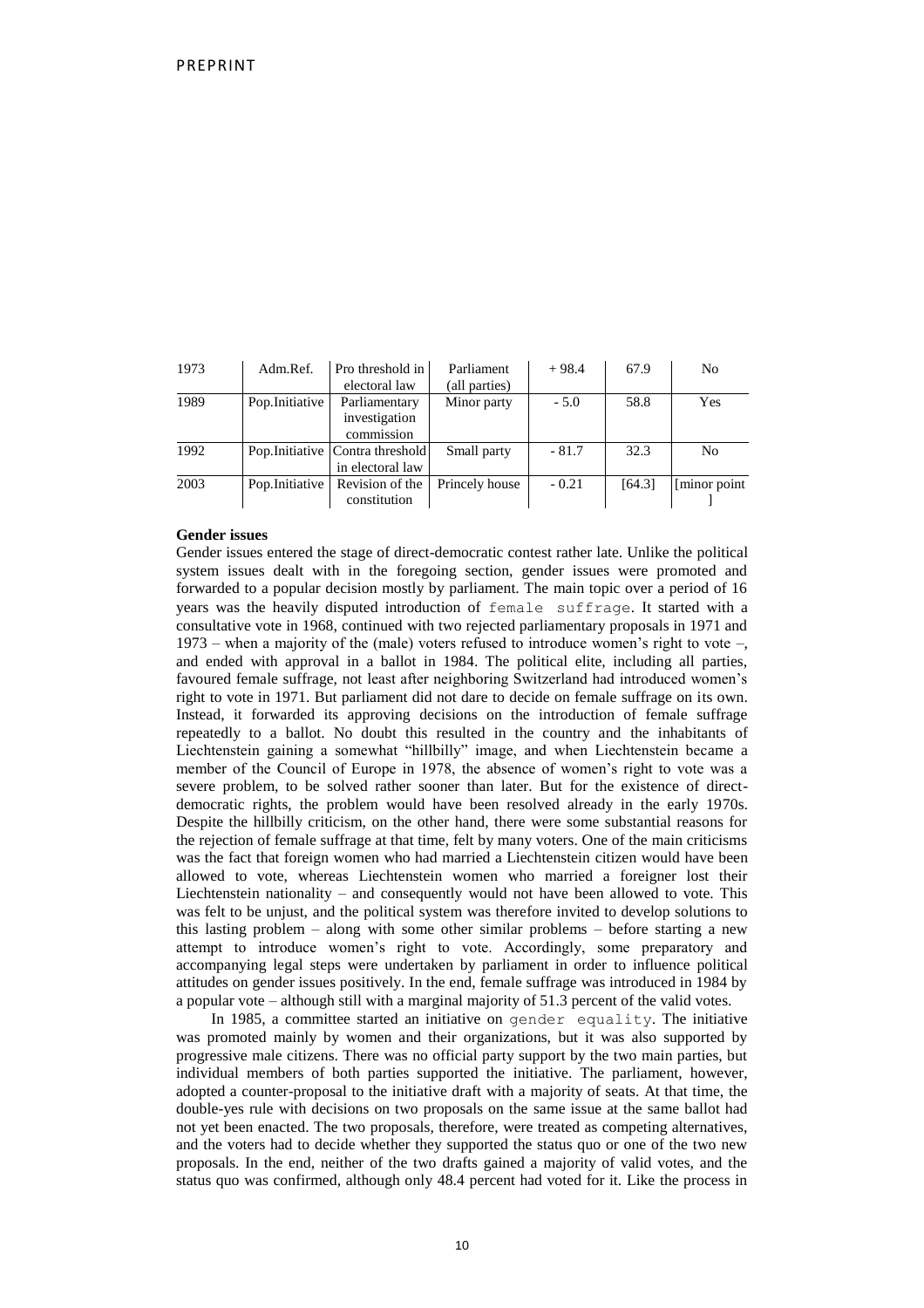respect of women's right to vote, the ballot on gender equality at least initiated some further developments. The new ballot counting system (the "double-yes" rule), already mentioned, was introduced by popular vote in 1987, the proposal having been launched by a small opposition party and supported by several progressive movements. There was no doubt among the political parties that gender equality was a problem to be solved. A series of amendments to different laws and a constitutional amendment followed during the next few years. In 1992, parliament approved a new article in the constitution, declaring: "men and women are equal." There was neither a popular nor an administrative referendum against this parliamentary decision.

Another issue affecting the equal rights of men and women was decided in a popular vote in 1986. It was an administrative referendum on a parliamentary draft concerning the naturalization of children of female Liechtenstein citizens. The draft was approved in the ballot by 52 percent of the valid votes. The legal amendment provided the right to pass Liechtenstein citizenship on to their children also to women. Before this, only men were allowed to pass Liechtenstein citizenship to their children. Children of a Liechtenstein mother, but with a foreign father, had to adopt the citizenship of their father.

To sum up, popular votes on gender issues do not appear to be very much in favour of minorities either. This holds especially for the long period before female suffrage was finally introduced in 1984. The decision on equal rights, however, was blocked rather for institutional than programmatic reasons, since the two competing proposals caused a split in the progressive votes. The ballot on the naturalization of children of Liechtenstein mothers, finally, gained a majority of approving votes, although by a very close margin. In most cases, party support for ballot proposals was significantly stronger than the final result at the ballot. Thus some gender equality issues would probably have been introduced earlier if there had not been the veto position of the electorate. The positive aspect, however, is the fact that politics and parties had to respond in specific ways to different ballot results. This holds especially for the introduction of female suffrage, where several preliminary legal revisions had to be introduced by parliament until a majority of 'yes' votes resulted in the ballot on women's right to vote. This demonstrates that there is some remarkable bargaining power in the use – or even the mere existence – of direct-democratic instruments.

| Year | Type            | Issue         | Promoters     | Party support<br>$(\%$ p-votes) | $(\%)$ | Yes votes Decision in<br>favour of<br>"minorities<br>$cc_1$<br>Yes / No |
|------|-----------------|---------------|---------------|---------------------------------|--------|-------------------------------------------------------------------------|
| 1968 | Adm.Ref., cons. | Women's right | Parliament    | $+91.3$                         | 39.8   | N <sub>0</sub>                                                          |
|      |                 | to vote       | (all parties) |                                 |        |                                                                         |
| 1971 | Adm.Ref.        | Women's right | Parliament    | $+98.4$                         | 48.9   | No                                                                      |
|      |                 | to vote       | (all parties) |                                 |        |                                                                         |
| 1973 | Adm.Ref.        | Women's right | Parliament    | $+98.4$                         | 44.1   | N <sub>0</sub>                                                          |
|      |                 | to vote       | (all parties) |                                 |        |                                                                         |

*Table 3: Popular votes on gender issues (1921-2010)*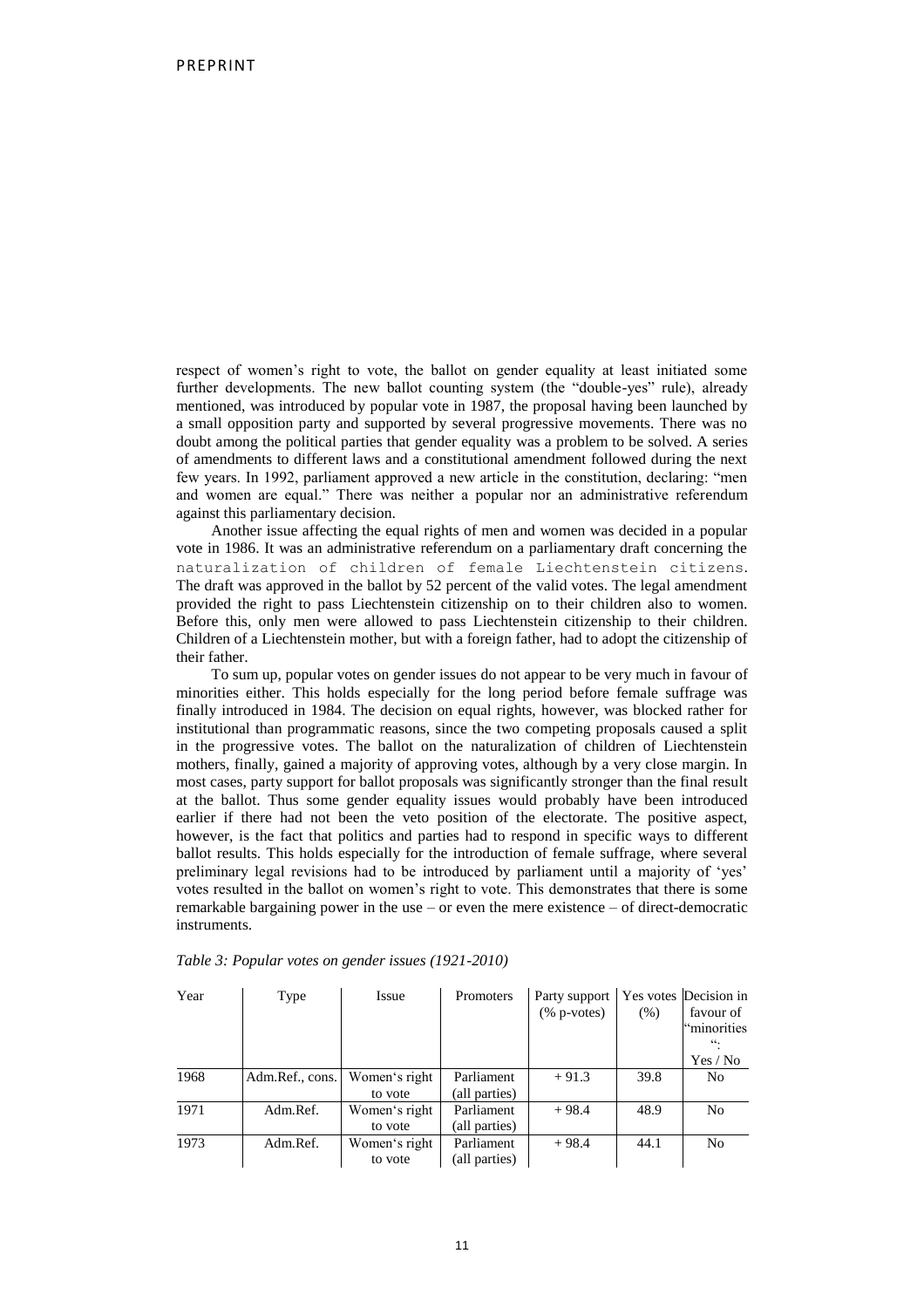| 1984 | Adm.Ref.       | Women's right<br>to vote                                                | Parliament<br>(all parties) | $+100$  | 51.3   | Yes          |
|------|----------------|-------------------------------------------------------------------------|-----------------------------|---------|--------|--------------|
| 1985 | Pop.Initiative | Gender equality                                                         | Committee                   | $-53.5$ | [23.3] | $No$ (split) |
| 1985 | Counter-Prop.  |                                                                         | Parliament<br>(major party) | $+53.5$ | [28.3] | $No$ (split) |
| 1986 | Adm.Ref        | Naturalisation of<br>children of<br>female<br>Liechtenstein<br>citizens | Parliament<br>(all parties) | $+92.9$ | 52.0   | Yes          |

## **Other issues**

In the category of "other issues" we find popular initiatives, a counter-proposal of the parliament to a popular initiative, and an administrative referendum. The topics include ballots on a general prohibition of discrimination, a revision of legal provisions on citizenship (more foreigner-friendly), an initiative and a counterproposal on the protection of life (the popular initiative actually envisaging tougher regulations against abortion and euthanasia), and finally a ballot on smoking areas in restaurants. Clearly, the last-mentioned is not a classic minority issue, but still it is a case where a minority of smokers was confronted with demands from a majority of non-smokers. Thus it can reveal whether a majority decides with a view only to its own short-sighted interests – or whether there are more complex considerations in the decision-shaping process.

The 1992 ballot on a general prohibition of discrimination – including discrimination on grounds of gender, race, political or religious beliefs, or sexual orientation – was launched by a small party without any parliamentary seats. There was opposition from the two conservative, Christian-democratic parties with a hegemonic position in parliament. They argued that the constitutional amendment was not necessary since the legal provisions were already established, and that the initiative proposal would rather promote egalitarianism instead of equal rights. Only 24.6 percent of the valid votes were in favour of the initiative.

An administrative referendum in 2000 promoting a somewhat more liberal method for the naturalization of foreigners was supported by the two main parties. Despite this, the approval rate was marginal: only 50.1 percent of the valid votes approved the parliamentary proposal – a very small, but still sufficient majority.

The popular initiative on the protection of life was conducted by conservative citizens, who were aiming to limit abortion in an even more restrictive way than already existed, and to forbid euthanasia outright. The parties in parliament, although mostly rather conservative, didn't support the initiative. On the contrary, they decided on a counter-proposal, which contrasted significantly with the initiative. At the ballot, the popular initiative was very weakly supported (18.7 percent), whereas the counter-proposal secured a vast majority of the votes. It is hard to decide whether this was a decision against a minority. From the point of view of the promoters, to be sure, the protection of embryos was a question of the protection of a minority which is not able to defend itself. On the other hand, one can also regard pregnant women as a minority. If the initiative proposal had been successful, and if they had resorted to abortion, they would have been criminalized even more frequently than at present. The parliamentary counter-proposal , on the other hand, did not really cover new aspects of minority rights, but it confirmed and strengthened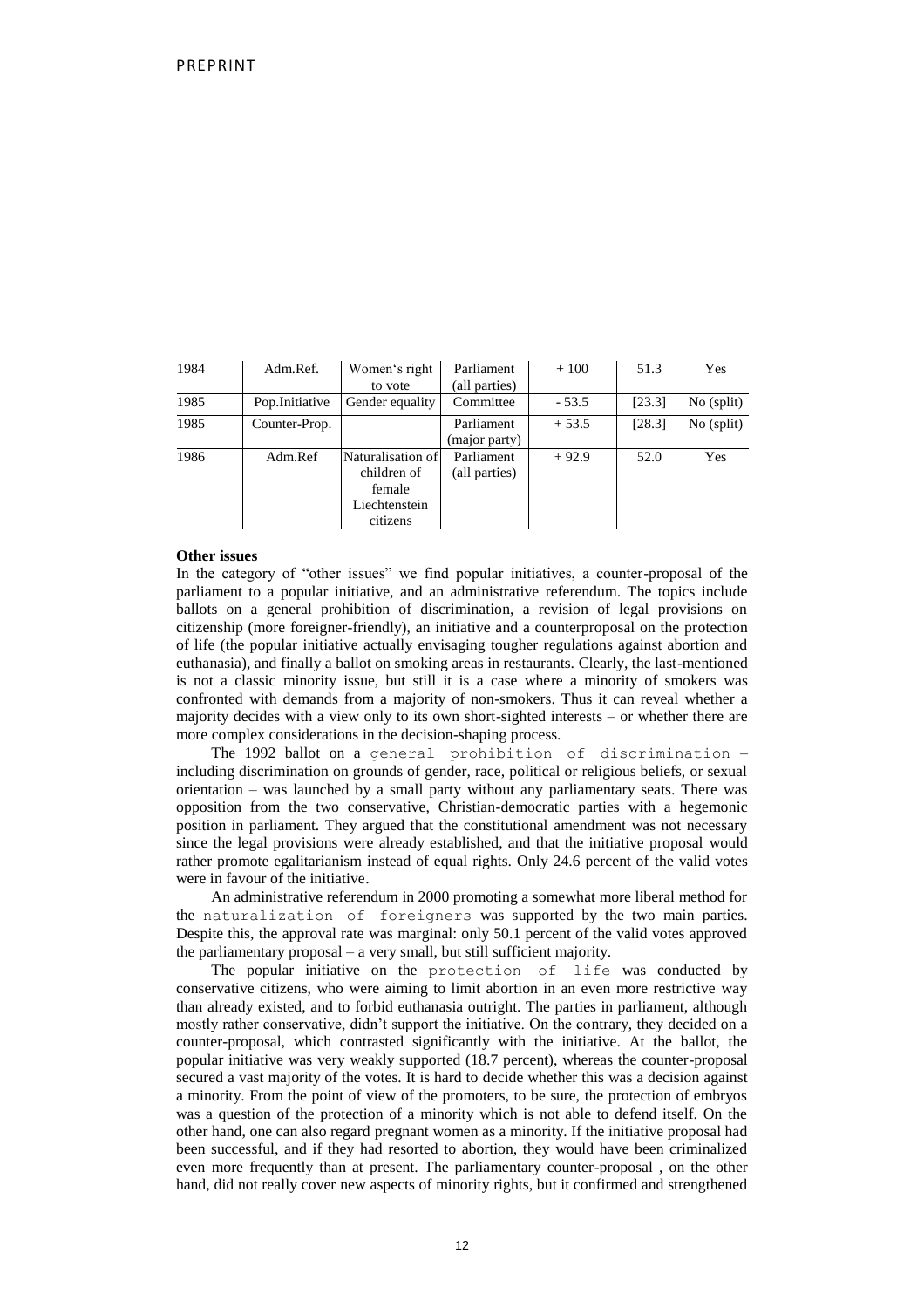already existing constitutional provisions and other commitments, resulting for instance from the European Convention on Human Rights. One can interpret the counter-proposal as an additional and rather general step towards the protection of human life, including minority rights. The initiative promoters, on the other hand, would probably assert that it was only their proposal which supported minority rights.

The ballot on smoking areas in 2009 was a special case, not only in relation to its questionable affinity with minority conflicts, but also with respect to the formal procedure. The first step was a parliamentary decision on a legal amendment for a strict prohibition of smoking in restaurants at the end of 2007. Some months passed before restaurant owners started a popular initiative aimed at easing the restrictions. After the successful collection of signatures, the parliament adopted the initiative proposal without organizing a ballot. Then a small party successfully launched a popular referendum against this parliamentary decision in order to have a public vote on the issue. A majority of 52.2 percent of all valid votes finally supported the parliamentary draft, which had originally been the proposal of the initiators. But the story was not yet over as there was an appeal to the court, because the by-law to the bill was felt to be too liberal. Indeed, the constitutional court nullified the bylaw and somewhat more restrictive guidelines had to be provided. Once again, however, it is disputable as to who forms the minority in this special case. If we regard smokers as an arithmetical minority in society, then they would qualify. On the other hand, one can also functionally identify as a minority – or as a vulnerable part of society needing to be protected - those who suffer from tobacco smoke in restaurants. At any rate, the directdemocratic procedures brought about a long-lasting discussion on smoking, non-smoking, the risks of smoking, and so on. The result was a legal compromise with no rigid antismoking rules, but yet significant limitations.

To sum up, it is not easy to define what minority protection really means in our category of "other issues". There are several cases where we can dispute whether proposals and outcomes were more in favour of, or against, minorities. In the two remaining cases with a clear-cut distinction as to whether yes or no votes support or oppose minority rights, there is – if at all – only weak support for minorities. It seems that minority protection is not anchored very strongly in voters' beliefs and attitudes, although one has to bear in mind that the parties have a strong impact on opinion forming and decision shaping. Their recommendations are to some degree sampled and borne in mind by the electorate; even more by the respective party identifiers than by others, of course. The ballot issue, therefore, is rarely the only aspect to be considered by the electorate in a ballot. There are in most cases framing aspects that also contribute to the shaping of opinion, such as the credibility of the initiators, party positions and party recommendations, the statements of key actors in politics and society, public deliberation and more.

| Year | Type | Issue                               | Promoters   | Party support                                | Yes  | Decision in |
|------|------|-------------------------------------|-------------|----------------------------------------------|------|-------------|
|      |      |                                     |             | $(\% p\text{-votes})$ votes $(\%)$ favour of |      |             |
|      |      |                                     |             |                                              |      | "minorities |
|      |      |                                     |             |                                              |      | 66.         |
|      |      |                                     |             |                                              |      | Yes / No    |
| 1992 |      | Pop. Initiative General prohibition | Small party | $-81.7$                                      | 24.6 | No          |
|      |      | on discrimination                   |             |                                              |      |             |

*Table 4: Popular votes on other issues (1921-2010)*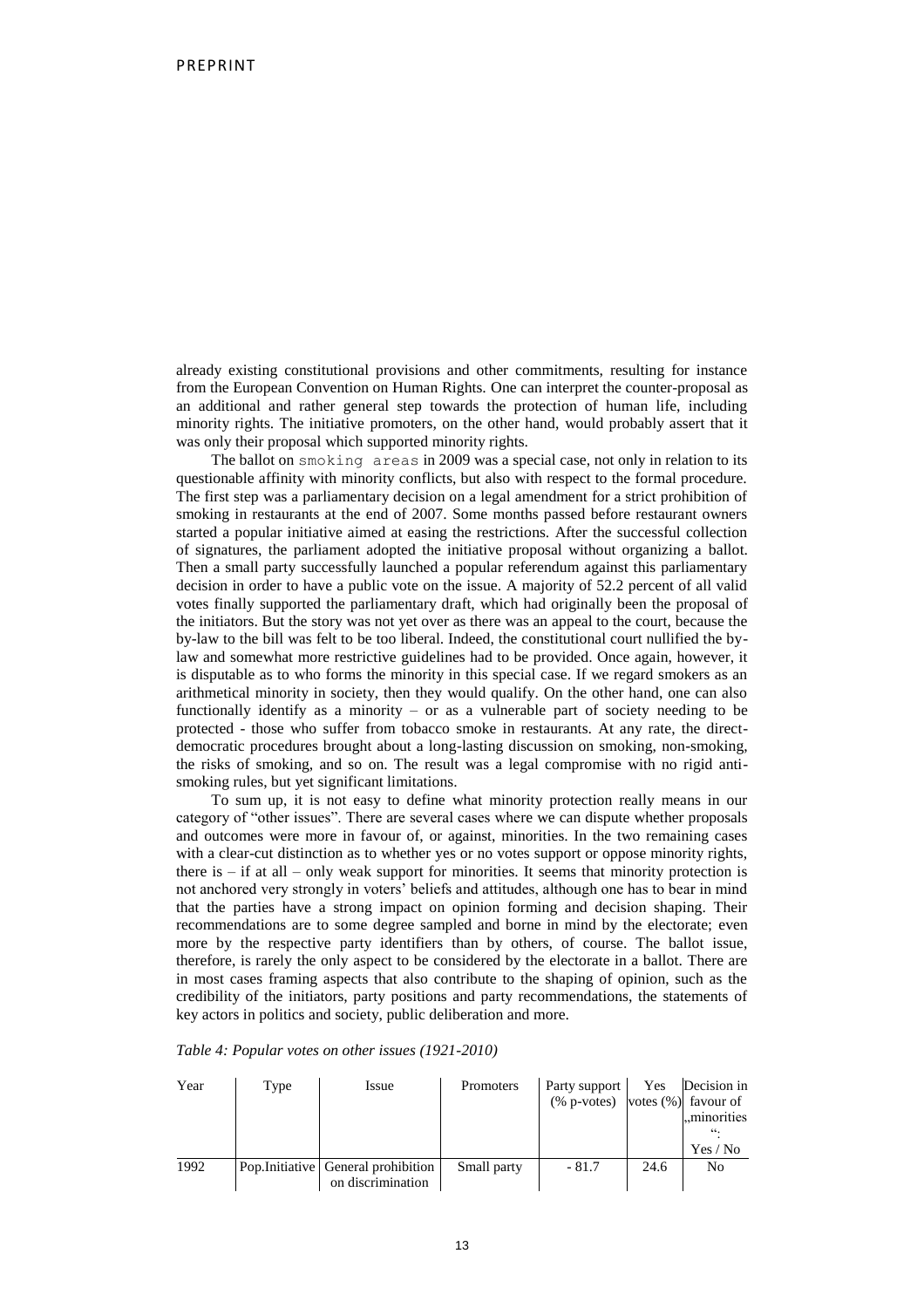| 2000 | Adm.Ref.           | Revision of law on<br>citizenship | Parliament (two<br>leading parties) | $+88.4$ | 50.1 | Yes                        |
|------|--------------------|-----------------------------------|-------------------------------------|---------|------|----------------------------|
| 2005 | Pop.Initiative     | Protection of life                | Committee                           | $-100$  | 18.7 | questionabl<br>e           |
| 2005 | Counter-Prop.      | Protection of life                | Parliament<br>(all parties)         | $+100$  | 79.6 | questionabl<br>e           |
| 2008 | Pop.Initiative     | Smoking areas in<br>restaurants   | Committee                           | $+38.2$ |      | no ballot questionabl<br>e |
| 2009 | Pop.Referend<br>um | Smoking areas in<br>restaurants   | Small party                         | $+47.6$ | 52.2 | questionabl<br>e           |

#### **Conclusions**

Issues concerning minority rights have been on the direct-democratic agenda in Liechtenstein from the 1930s until the present. In the 1930s, there were repeatedly ballots on the electoral system. After 1970, popular votes on a minimum threshold for parliamentary representation, and on two different institutional controlling instruments followed. All these were questions concerning the political system. In addition, there have been several popular votes on gender issues and on other issues. The gender issues concerned female suffrage (1968-1984) and ballots on gender equality (1985, 1986), whereas other issues – from 1992 until the present – dealt with discrimination against different minority groups, the naturalization of foreigners, the protection of unborn life, and smoking in restaurants.

There are significant differences in the use of direct-democratic instruments when we compare the categories of minority issues. Political system issues and "other" issues were mainly promoted by popular initiatives, whereas gender issues were mostly taken to a ballot by a parliamentary decision, i.e. by an administrative referendum. It is surprising that not one single parliamentary decision concerning minority rights has ever been challenged by means of a popular referendum. When there were such parliamentary decisions, they either were not challenged by citizens and stakeholders – or there was a ballot because parliament decided so. At first glance, it seems that legal provisions in favour of minorities have been widely accepted by the people. However, if there were ballots on minority issues – either following a popular initiative or an administrative referendum – there was much skepticism within the electorate. This is not so very surprising if there was a quarrel between the main parties on a specific minority issue, because many voters accept the voting recommendation of their preferred party. The remaining voters rather support the status quo instead of change, which altogether reduces the chances of a proposal succeeding in a ballot.

Yet elite recommendations and party recommendations do not altogether explain the ballot outcomes. There are also several cases where all parties recommended a "yes", but where the electorate decided to reject the proposal. Despite this, about half of the proposals were adopted at the ballot. There is a correlation between parties' support for a proposal and the adoption of a draft, but it is rather weak and not consistent. In practice, there is no guarantee of success just because all the parties support a draft.

If one has to determine whether the electorate rather votes in favour of minorities or against them at ballots, the analysis doesn't reveal a very minority-friendly picture, as long as we only look at the results of the ballots. But the outcomes are sometimes determined by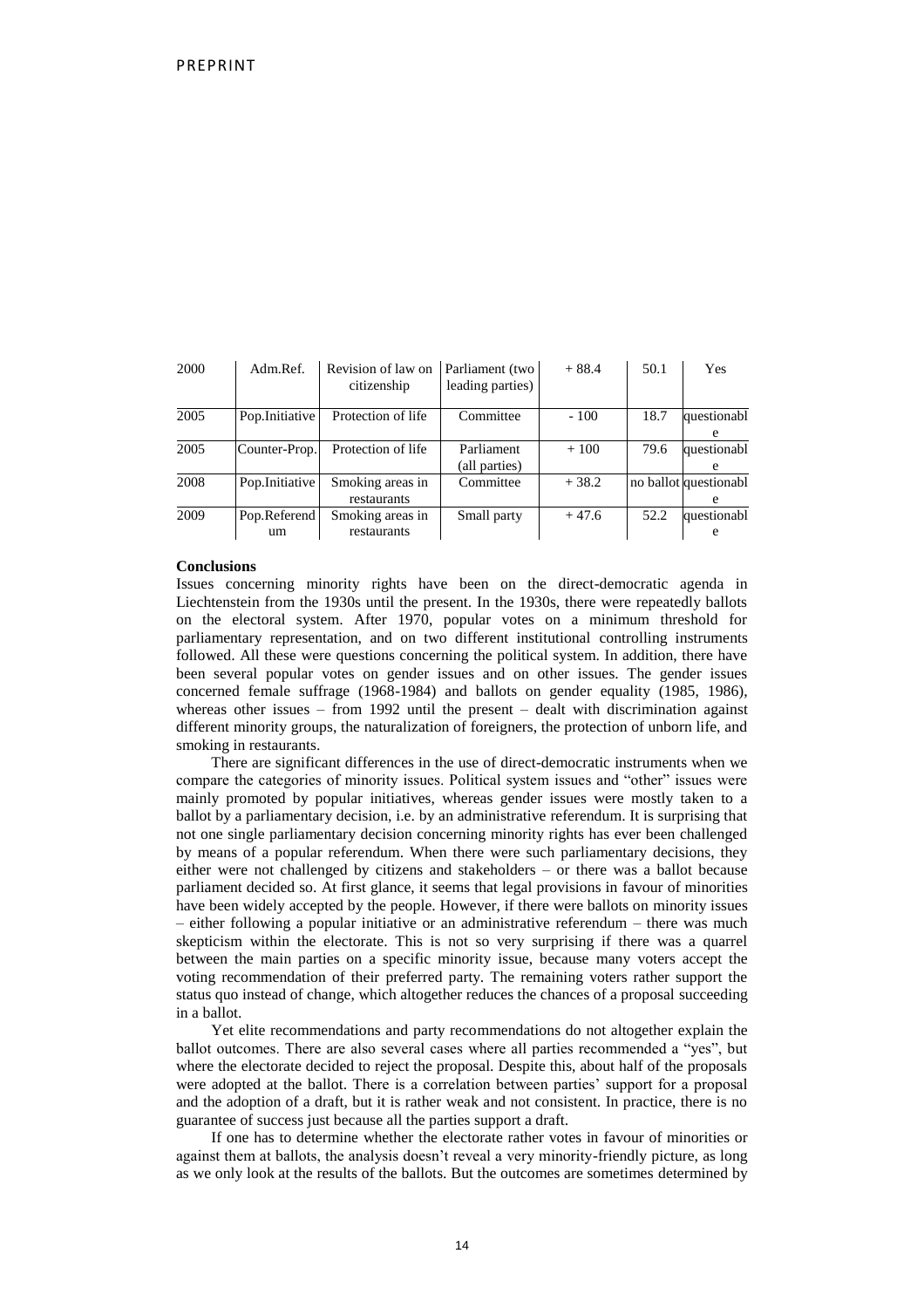party interests, and must, therefore, be seen against the background of considerations of loyalty to parties or opposition to parties, of individual attitudes towards the promoters of an initiative, or of allegiance to prominent members of social or political elites, including the prince. Aside from this, some ballots, namely the ones on female suffrage, ended negatively because there were other issues to be solved first. Therefore these ballot results were appeals to the political elite to solve these framing problems. Despite these explanatory arguments it is still true that popular votes sometimes jeopardize legislative and constitutional progress.

The already mentioned lack of any popular referendum against parliamentary decisions on minorities demonstrates, on the other hand, that the representative body usually operates not very far from the beliefs and attitudes of the people at large. The direct-democratic instruments may contribute to this fact. It is quite obvious that directdemocratic decisions on minority issues in Liechtenstein lead to an increased responsiveness of the political system. Once a proposal is rejected in a ballot, it is usually not the end of the process, but only a stepping-stone. The same issue may be adopted later in a ballot, parliament may decide on the same issue later on, the draft may be revised and improved before it is implemented, perhaps additional legal and other measures have to be taken in order to improve public acceptance of a bill. This complicated way of decisionmaking may need a longer time than in purely representative political systems before a bill is enacted. But in the end it is highly legitimized, maybe even in an improved version, and maybe enriched by additional legal steps. Furthermore, it is reassuring that no steps backwards in relation to minority rights have so far been recorded due to the exercise of direct-democratic rights. Once specific minority rights are established, they have never been reduced by a popular vote later on. It is also reassuring that there are several established institutional lines of defense for protecting minority rights, especially through the rule that popular initiatives may not be in conflict with the constitution and international treaties, such as the European Convention of Human Rights.

The Liechtenstein political system, therefore, contrasts with the Swiss system in a crucial way: while in Switzerland the people is seen as the sovereign whose powers should barely be limited , in Liechtenstein it is the rule of law – including the major importance of the constitution and international treaties – and a specific institutional balance between different actors – including parliament, government, the prince, the people, the constitutional court – which to a high degree protect established minority rights. This institutional complexity, on the other hand, contains within it a persistent potential which elicits and depends on intensive deliberation, convincing communication strategies by the political elite or the promoters of a popular initiative, and proposals of a broadly consensus character. In consequence, legislative changes can take rather longer than elsewhere.

#### **References**

Batliner, Martin (1993): Die politischen Volksrechte im Fürstentum Liechtenstein. Fribourg: Institut du Fédéralisme Fribourg Suisse (Diss. iur. Publikationen des Instituts für Föderalismus, 8).

Croissant, Axel (2002): Regierungssysteme und Demokratietypen. In: Lauth, Hans-Joachim (ed.): Vergleichende Regierungslehre. Eine Einführung. 1. Aufl. Wiesbaden: Westdeutscher Verlag.

Ignor, Alexander (1987): Monarchisches und demokratisches Prinzip in der liechtensteinischen Verfassung. In: Press, Volker; Willoweit, Dietmar (ed.): Liechtenstein - Fürstliches Haus und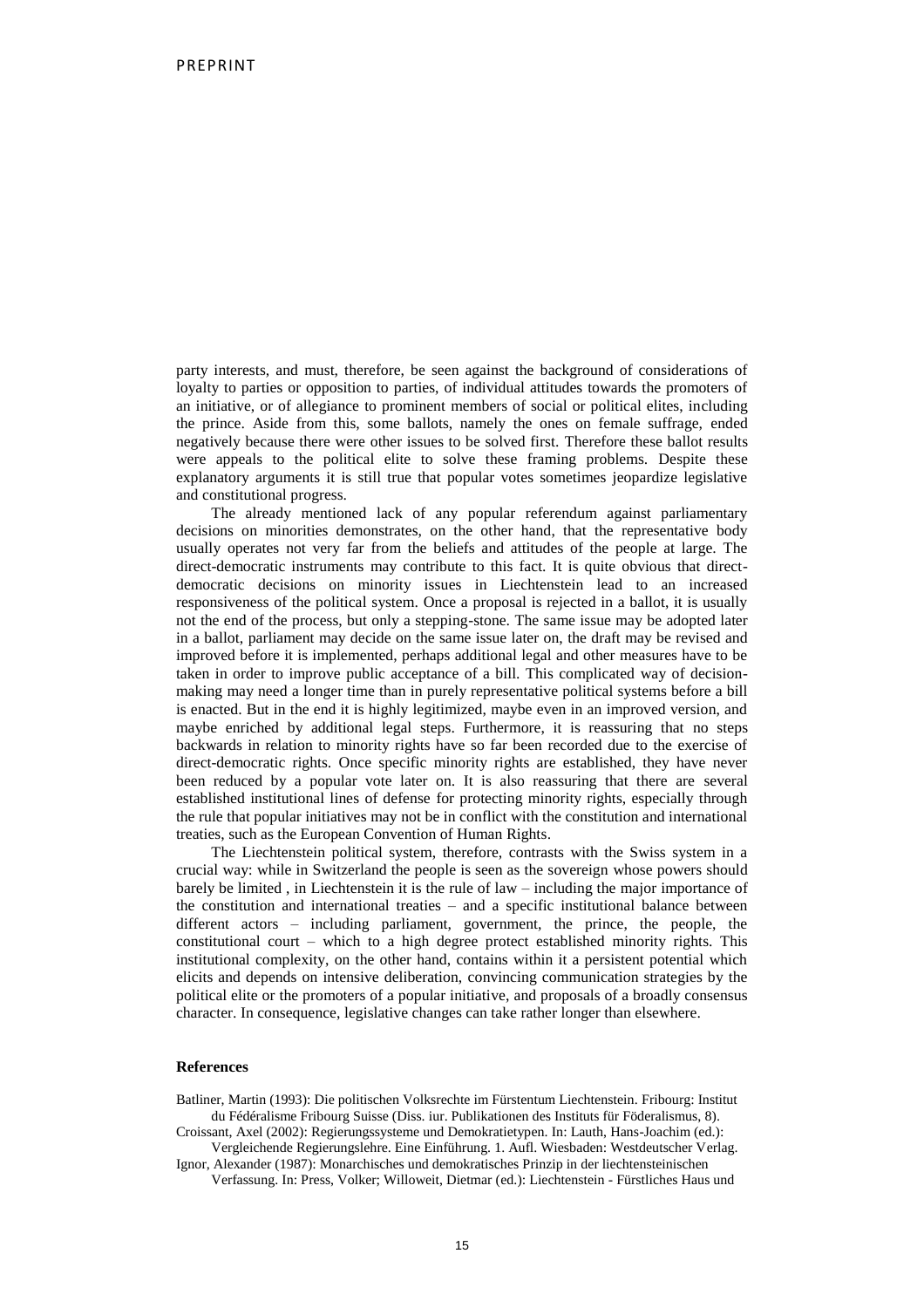staatliche Ordnung. Vaduz/München/Wien: Verlag der Liechtensteinischen Akademischen Gesellschaft/Oldenbourg, pp. 465–485.

Initiative & Referendum Institute Europe; Kaufmann, Bruno (ed.) (2004): Initiative & Referendum Monitor 2004/05. The IRI Europe Toolkit for Free and Fair Referendums and Citizens' Initiatives. With the co-operation of Andreas Gross, Paul Carline, Juri Ruus et al. Amsterdam.

Marcinkowski, Frank; Marxer, Wilfried (2006): Die Medien im Dienste der Politik. Politische Kommunikationskultur im Fürstentum Liechtenstein. In: Blum, Roger; Meier, Peter; Gysin, Nicole (eds.): Wes Land ich bin, des Lied ich sing? Bern: Haupt (Berner Texte zur Kommunikations- und Medienwissenschaft, 10), pp. 109–125.

Marcinkowski, Frank; Marxer, Wilfried (2010): Öffentlichkeit, öffentliche Meinung und direkte Demokratie. Eine Fallstudie zur Verfassungsreform in Liechtenstein. Schaan: Verlag der Liechtensteinischen Akademischen Gesellschaft (Liechtenstein Politische Schriften, 47).

- Marxer, Wilfried (forthcoming): Direkte Demokratie in Liechtenstein. Schaan: Verlag der Liechtensteinischen Akademischen Gesellschaft.
- Marxer, Wilfried (2004): Medien in Liechtenstein. Strukturanalyse des Mediensystems in einem Kleinstaat. Schaan: Verlag der Liechtensteinischen Akademischen Gesellschaft (Liechtenstein Politische Schriften, 37).
- Marxer, Wilfried (2006): Das Parteiensystem Liechtensteins. In: Niedermayer, Oskar; Haas, Melanie; Stöss, Richard (ed.): Die Parteiensysteme Westeuropas. Wiesbaden: VS Verlag für Sozialwissenschaften, pp. 299–320.
- Marxer, Wilfried; Pállinger, Zoltán Tibor (2007): System contexts and system effects of direct democracy - direct democracy in Liechtenstein and Switzerland compared. In: Pállinger, Zoltán Tibor; Kaufmann, Bruno; Marxer, Wilfried; Schiller, Theo (eds.): Direct Democracy in Europe. Wiesbaden: VS Verlag für Sozialwissenschaften (Direct Democracy in Modern Europe, 1), pp. 12–29.
- Marxer, Wilfried; Pállinger, Zoltán Tibor (2009): Stabilizing or destabilizing? Direct-democratic instruments in different political systems. In: Setälä, Maija; Schiller, Theo (eds.): Referendums and Representative Democracy. Responsiveness, accountability and deliberation. London/New York: Routledge (ECPR Studies in European Political Science, 62), pp. 34–55.
- Michalsky, Helga (1990): Die Entstehung der liechtensteinischen Parteien im mitteleuropäischen Demokratisierungsprozess. In: Geiger, Peter; Waschkuhn, Arno (ed.): Liechtenstein. Kleinheit und Interdependenz. Vaduz: Verlag der Liechtensteinischen Akademischen Gesellschaft (Liechtenstein Politische Schriften, 14), pp. 221–256.
- Quaderer-Vogt, Rupert (1994): Der historische Hintergrund der Verfassungsdiskussion von 1921. In: Batliner, Gerard (ed.): Die Verfassung von 1921. Elemente der staatlichen Organisation. Vaduz: Verlag der Liechtensteinischen Akademischen Gesellschaft (Liechtenstein Politische Schriften, 21), pp. 105–140.
- Quaderer-Vogt, Rupert (1996): Wege und Umwege zu den Parteigründungen in Liechtenstein. Vaterländische Union. In: Vaterländische Union (ed.): Die Schlossabmachungen vom September 1920. Vaduz: Vaterländische Union, pp. 20–57.
- Pállinger, Zoltán Tibor (forthcoming). Gewaltenteilung unter den Bedingungen des Kleinstaates. Fallbeispiel Liechtenstein. Liechtenstein Politische Schriften. Schaan: Verlag der Liechtensteinischen Akademischen Gesellschaft.
- Riklin, Alois (1987): Liechtensteins politische Ordnung als Mischverfassung. Vaduz: Verlag der Liechtensteinischen Akademischen Gesellschaft (Kleine Schriften, 11).
- Ritter, Michael (1990): Besonderheiten der direkten Demokratie Liechtensteins im Vergleich zur Schweiz. In: Liechtensteinische Juristen-Zeitschrift, Jg. 11, H. 1, pp. 2–8.
- Uleri, Pier Vincenzo (forthcoming): Citizens' initiatives in Italy: forms and experiences. In: Setälä, Maija; Schiller, Theo (eds.): Citizens' initiative in Europe.
- Shugart, Matthew Soberg; Carey, John M. (1992): Presidents and Assemblies. Constitutional Design and Electoral Dynamics. Cambridge: Cambridge University Press.